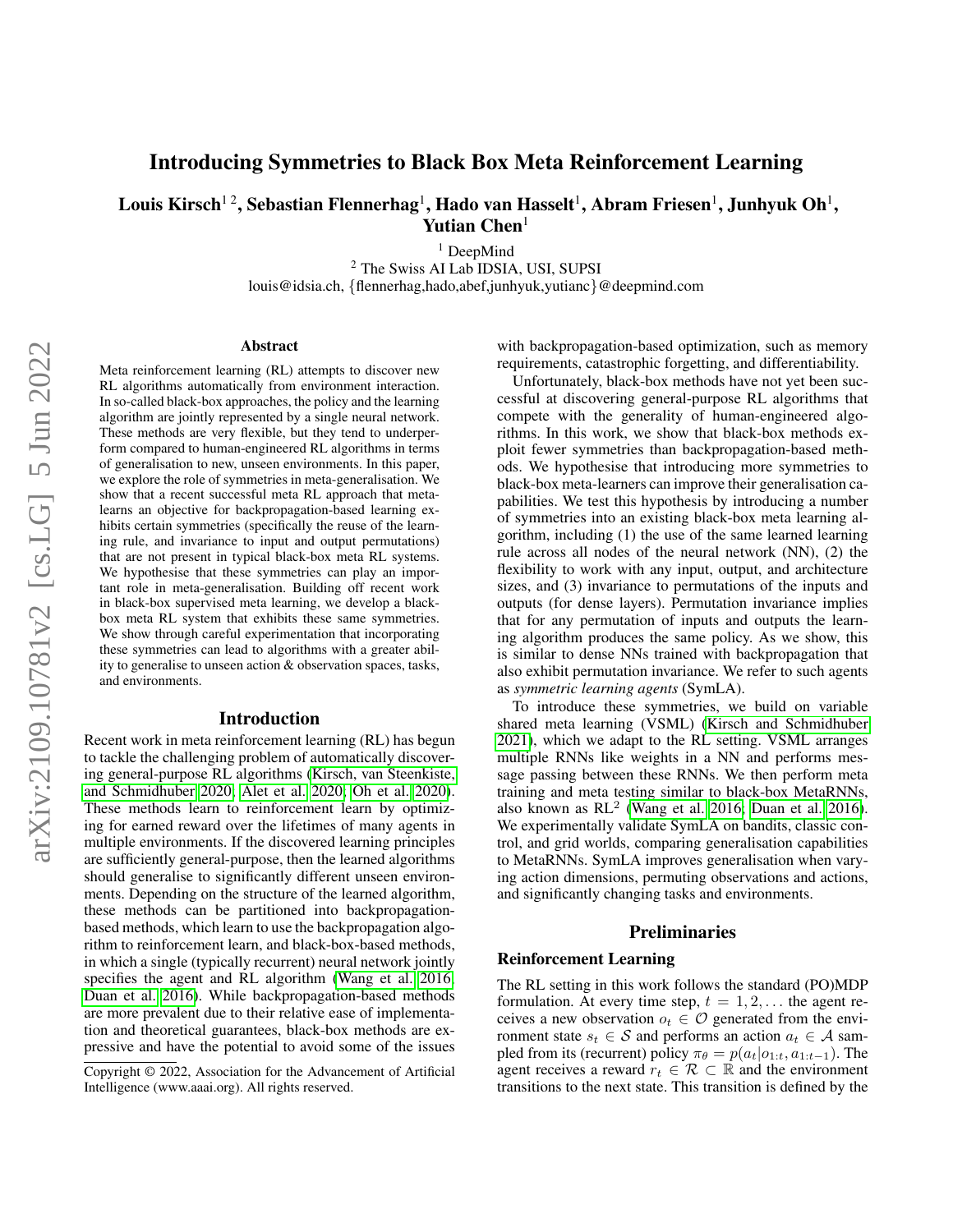<span id="page-1-4"></span>

Figure 1: The architecture for the proposed *symmetric learning agents* (SymLA) that we use to investigate black-box learning algorithm with symmetries. Weights in a neural network are replaced with small parameter-shared RNNs. Activations in the original network correspond to messages passed between RNNs, both in the forward  $\vec{m}$  and backward  $\vec{m}$  direction in the network. These messages may contain external information such as the environment observation, previously taken actions, and rewards from the environment.

environment dynamics  $e = p(s_{t+1}, r_t | s_t, a_t)$ . The initial environment state  $s_1$  is sampled from the initial state distribution  $p(s_1)$ . The goal is to find the optimal policy parameters  $\theta^*$  that maximise the expected return  $R = \mathbb{E}[\sum_{t=1}^T \gamma^t r_t]$ where T is the episode length, and  $0 < \gamma \leq 1$  is a discount factor ( $T = \infty$ ,  $\gamma < 1$  for non-episodic MDPs).

## Meta Reinforcement Learning

The meta reinforcement learning setting is concerned with discovering novel agents that learn throughout their multiepisode lifetime ( $L \geq T$ ) by making use of rewards  $r_t$  to update their behavior. This can be formulated as maximizing  $\mathbb{E}_{e \sim p(e)}[\mathbb{E}[\sum_{t=1}^L \gamma^t r_t]]$  where  $p(e)$  is a distribution of meta-training environments. The objective itself is similar to a multi-task setting. In this work, we discuss how the structure of the agent influences the degree to which it *learns* and *generalises* in novel tasks and environments. We seek to discover *general-purpose* learning algorithms that generalise outside the meta-training distribution.

We can think of an agent that learns throughout its lifetime as a history-dependent map  $a_t$ ,  $h_t = f(h_{t-1}, o_t, r_{t-1}, a_{t-1})$ that produces an action  $a_t$  and new agent state  $h_t$  given its previous state  $h_{t-1}$ , an observation  $o_t$ , environment reward  $r_{t-1}$ , and previous action  $a_{t-1}$ . In the case of backpropagation-based learning,  $f$  is decomposed into: (1) a *stationary* policy  $\pi_{\theta}^{(s)}$  $\theta_{\theta}^{(s)}$  that maps the current state into an action,  $a_t = \pi_{\theta}^{(s)}$  $\theta_{\theta}^{(s)}(o_t)$ ; and (2) a backpropagation-based update rule that optimizes a given objective  $J$  by propagating the error signal backwards and updating the policy in fixed intervals (e.g. after each episode). In its simplest form, for any dense layer  $k \in \{1, \ldots, K\}$  of a NN policy with size  $A^{(k)} \times B^{(k)}$ , inputs  $x^{(k)}$ , outputs  $x^{(k+1)}$ , and weights  $w^{(k)} \subset \theta$ , the backpropagation update rule is given by

$$
x_b^{(k+1)} = \sum_a x_a^{(k)} w_{ab}^{(k)}
$$
 (forward pass) (1)

$$
\delta_a^{(k-1)} = \sum_b \delta_b^{(k)} w_{ab}^{(k)} \qquad \qquad \text{(backward pass)} \tag{2}
$$

$$
\Delta w_{ab}^{(k)} = -\alpha \frac{\partial J}{\partial w_{ab}^{(k)}} = -\alpha x_a^{(k)} \delta_b^{(k)} \qquad \text{(update)} \tag{3}
$$

where  $a \in \{1, ..., A^{(k)}\}, b \in \{1, ..., B^{(k)}\}, \alpha$  is the learning rate,  $\delta$  are error terms, and the agent state h corre-

sponds to parameters  $\theta$ . The initial error is given by the gradient at the NN outputs,  $\delta^{(k)} = \frac{\partial J}{\partial x^{(K+1)}}$ . Transformations such as non-linearities are omitted here. Works in metareinforcement learning that take this approach parameterise the objective  $J_{\phi}$  and meta-learn its parameters [\(Kirsch, van](#page-7-0) [Steenkiste, and Schmidhuber 2020;](#page-7-0) [Oh et al. 2020\)](#page-7-2).

In contrast, black-box meta RL [\(Duan et al. 2016;](#page-7-4) [Wang](#page-7-3) [et al. 2016\)](#page-7-3) meta-learns  $f$  directly in the form of a single *non-stationary* policy  $\pi_{\theta}$  with memory. Parameters of f represent the learning algorithm (no explicit  $J_{\phi}$ ) while the state h represents the policy. In the simplest form of an RNN representation of  $f$ , given a current hidden state  $h$  and inputs  $o, r, a$  (concatenated [·]), updates to the policy take the form

<span id="page-1-1"></span>
$$
a_b, h_b \leftarrow f_\theta(h, o, r, a)_b = \sigma(\sum_a [h, o, r, a]_a v_{ab}), \quad (4)
$$

with parameters  $\theta = v$  and activation function  $\sigma$ , omitting the bias term. We refer to this as the MetaRNN. The inputs must include, beyond the observation  $o$ , the previous reward  $r$  and action  $a$ , so that the meta-learner can learn to associate past actions with rewards [\(Schmidhuber 1993b;](#page-7-6) [Wang et al.](#page-7-3) [2016\)](#page-7-3). Further, black-box systems do not reset the state  $h$ between episode boundaries, so that the learning algorithm can accumulate knowledge through the agent's lifetime.

# Symmetries in Meta RL

In this section, we demonstrate how the learning dynamics in backpropagation-based systems (Equation [3\)](#page-1-0) differ from the learning dynamics in black-box systems (Equation [4\)](#page-1-1), and how this affects the generalisation of black-box methods to novel environments.

#### Symmetries in Backpropagation-based Meta RL

<span id="page-1-2"></span>We first identify symmetries that backpropagation-based systems exhibit and discuss how they affect the generalisability of the learned learning algorithms.

- <span id="page-1-3"></span>1. Symmetric learning rule. In Equation [3,](#page-1-0) each parameter  $w_{ab}$  is updated by the same update rule based on information from the forward and backward pass. Metalearning an objective  $J_{\phi}$  affects the updates of each parameter symmetrically through backpropagation.
- <span id="page-1-0"></span>2. Flexible input, output, and architecture sizes. Because the same rule is applied everywhere, the learning algorithm can be applied to arbitrarily sized neural networks,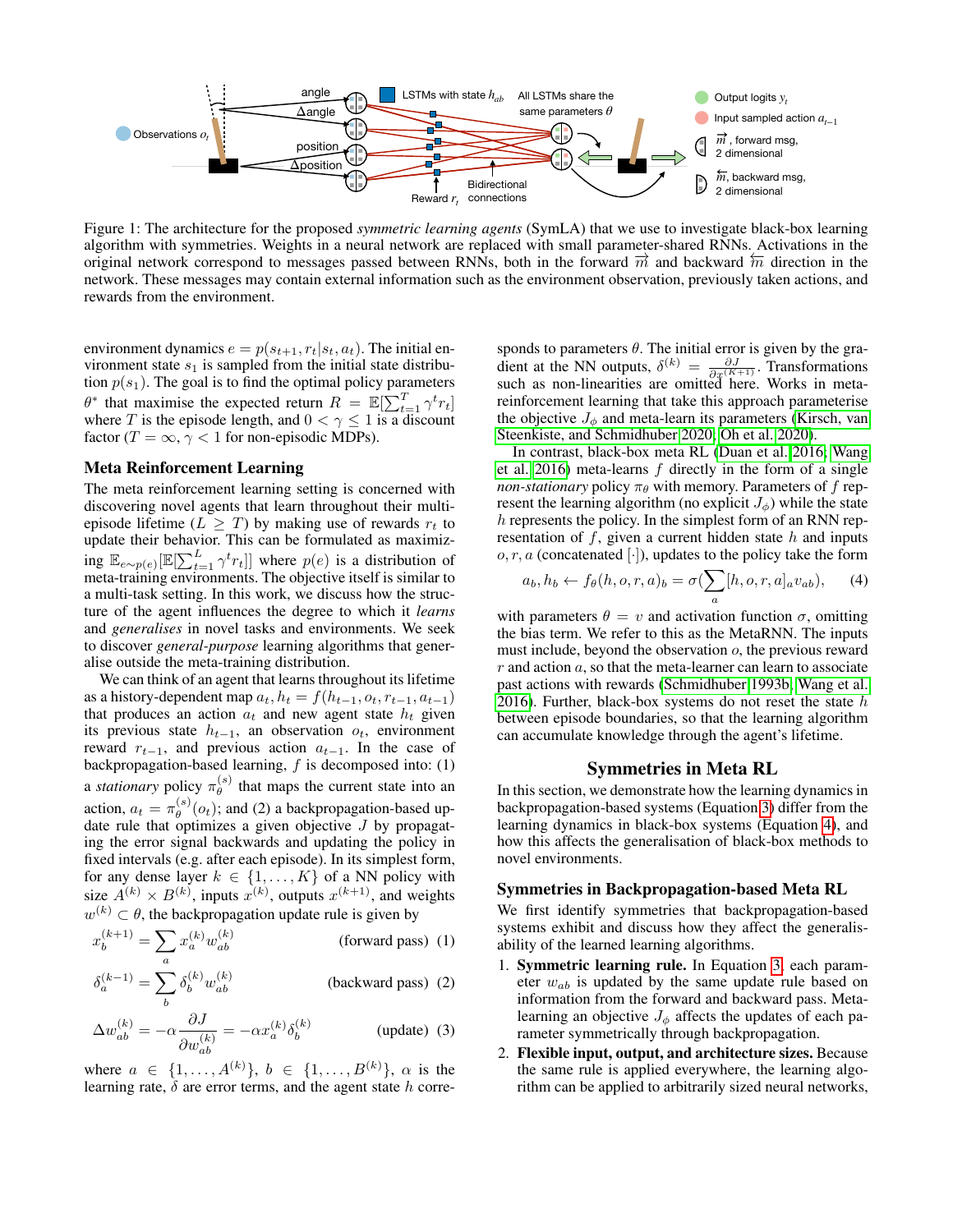including variations in input and output sizes. This involves varying  $A$  and  $B$  and the number of layers, affecting how often the learning rule is applied and how many parameters are being learned.

3. Invariance to input and output permutations. Given a permutation of inputs and outputs in a layer, defined by the bijections  $\rho : \mathbb{N} \to \mathbb{N}$  and  $\rho' : \mathbb{N} \to \mathbb{N}$ , the learning rule is applied as  $x_{\rho'(b)}^{(k+1)} = \sum_a x_{\rho(a)}^{(k)} w_{ab}^{(k)}, \delta_{\rho(a)}^{(k-1)} =$  $\sum_{b} \delta_{\rho'(b)}^{(k)} w_{ab}^{(k)}$ , and  $\Delta w_{ab}^{(k)} = -\alpha x_{\rho(a)}^{(k)}$  $\delta^{(k)}_{\rho(a)}\delta^{(k)}_{\rho'(a)}$  $_{\rho'(b)}^{(k)}$ . Let  $w'$  be a weight matrix with  $w_{\rho(a)\rho'(b)}^{(k)} = w_{a,b}^{(k)}$ , then we can equivalently write  $x_{\rho'(b)}^{(k+1)} = \sum_a x_{\rho(a)}^{(k)} w_{\rho(a)}^{\prime(k)}$  $\frac{\rho(k)}{\rho(a)\rho'(b)}, \ \delta^{(k-1)}_{\rho(a)} =$  $\sum_b \delta^{(k)}_{\rho'(b)} w_{\rho(a)}^{\prime(k)}$  $\chi_{\rho(a)\rho'(b)}^{(k)}$ , and  $\Delta w_{\rho(a)\rho'(b)}^{\prime(k)} = -\alpha x_{\rho(a)}^{(k)}$  $\binom{k}{\rho(a)}\delta^{(k)}_{\rho'(a)}$  $\frac{\rho^{(k)}}{\rho'(b)}$ . If all elements of  $w^{(k)}$  are initialized i.i.d., we can interchangeably use  $w$  in place of  $w'$  in the above updates. By doing so, we recover the original learning rule equations for any  $a, b$ . Thus, the learning algorithm is invariant to input and output permutations.

While backpropagation has inherent symmetries, these symmetries would be violated if the objective function  $J_{\phi}$  would be asymmetric. Formally, when permuting the NN outputs  $y = x^{(K+1)}$  such that  $y'_b = y_{\rho'(b)}, J_\phi$  should satisfy that the gradient under the permutation is also a permutation

$$
\frac{\partial J_{\phi}(y')}{\partial y'_b} = \left[\frac{\partial J_{\phi}(y)}{\partial y}\right]_{\rho'(b)}
$$
(5)

where the environment accepts the action permuted by  $\rho'$  in the case of  $J_{\phi}(y')$ . This is the case for policy gradients, for instance, if the action selection  $\pi(a|s)$  is permuted according to  $\rho'$ . When meta-learning objective functions, prior work carefully designed the objective function  $J_{\phi}$  to be symmetric. In MetaGenRL [\(Kirsch, van Steenkiste, and Schmidhu](#page-7-0)[ber 2020\)](#page-7-0), taken actions were processed element-wise with the policy outputs and sum-reduced by the loss function. In LPG [\(Oh et al. 2020\)](#page-7-2), taken actions and policy outputs were not directly fed to  $J_{\phi}$ , but instead only the log probability of the action distribution was used.

#### Insufficient Symmetries in Black-box Meta RL

Black-box meta learning methods are appealing as they require few hard-coded biases and are flexible enough to represent a wide range of possible learning algorithms. We hypothesize that this comes at the cost of the tendency to overfit to the given meta training environment(s) resulting in overly specialized learning algorithms.

Learning dynamics in backpropagation-based systems (Equation [3\)](#page-1-0) differ significantly from learning dynamics in black-box systems (Equation [4\)](#page-1-1). In particular, meta-learning  $J_{\phi}$  is significantly more constrained, since  $J_{\phi}$  can only indirectly affect each policy parameter  $w_{ab}^{(k)}$  through the *same* learning rule from Equation [3.](#page-1-0) In contrast, in black-box sys-tems (Equation [4\)](#page-1-1), each policy state  $h_b$  is directly controlled by *unique* meta-parameters (vector  $v_{\cdot,b}$ ), thereby encouraging the black-box meta-learner to construct specific update rules for each element of the policy state. This results in sensitivity to permutations in inputs and outputs. Furthermore,

input and output spaces must retain the same size as those are directly dependent on the number of RNN parameters.

As an example, consider a meta-training distribution of two-armed bandits where the expected payout of the first arm is much larger than the second. If we meta-train a MetaRNN on these environments then when meta-testing the MetaRNN will have learned to immediately increase the probability of pulling the first arm, independent of any observed rewards. If instead the action probability is adapted using REINFORCE or a meta-learned symmetric objective function then, due to the implicit symmetries, the learning algorithm could not differentiate between the two arms to favor one over the other. While the MetaRNN behavior is optimal when meta-testing on the same meta-training distribution, it completely fails to generalise to other distributions. Thus, the MetaRNN results in a non-learning, biased solution, whereas the backpropagation-based approach results in a learning solution. In the former case, the learning algorithm is overfitted to only produce a fixed policy that always samples the first arm. In the latter case, the learning algorithm is unbiased and will learn a policy from observed rewards to sample the first arm. Beyond bandits, for reasonably sized meta-training distributions, we may have any number of biases in the data that a MetaRNN will inherit, impeding generalisation to unseen tasks and environments.

## Adding Symmetries to Black-box Meta RL

A solution to the illustrated over-fitting problem with blackbox methods is the introduction of symmetries into the parameterisation of the policy. This can be achieved by generalising the forward pass (Equation [1\)](#page-1-2), backward pass (Equation [2\)](#page-1-3), and element-wise update (Equation [3\)](#page-1-0) to parameterized versions. We further subsume the loss computation into these parameterized update rules. Together, they form a single recurrent policy with additional symmetries. Prior work on variable shared meta learning (VSML) [\(Kirsch and](#page-7-5) [Schmidhuber 2021\)](#page-7-5) used similar principles to meta-learn supervised learning algorithms. In the following, we extend their approach to deal with the RL setting.

#### Variable Shared Meta Learning

VSML describes neural architectures for meta learning with parameter sharing. This can be motivated by meta learning how to update weights [\(Bengio et al. 1992;](#page-7-7) [Schmidhuber](#page-7-8) [1993a\)](#page-7-8) where the update rule is shared across the network. Instead of designing a meta network that defines the weight updates explicitly, we arrange small parameter-shared RNNs (LSTMs) like weights in a NN and perform message passing between those.

In VSML, each weight  $w_{ab}$  with  $w \in \mathbb{R}^{A \times B}$  in a NN is replaced by a small RNN with parameters  $\theta$  and hidden state  $h_{ab} \in \mathbb{R}^N$ . We restrict ourselves to dense NN layers here, where  $w$  corresponds to the weights of that layer with input size  $A$  and output size  $B$ . This can be adapted to other architectures such as CNNs if necessary. All these RNNs share the same parameters  $\theta$ , defining both what information propagates in the neural network, as well as how states are updated to implement learning. Each RNN with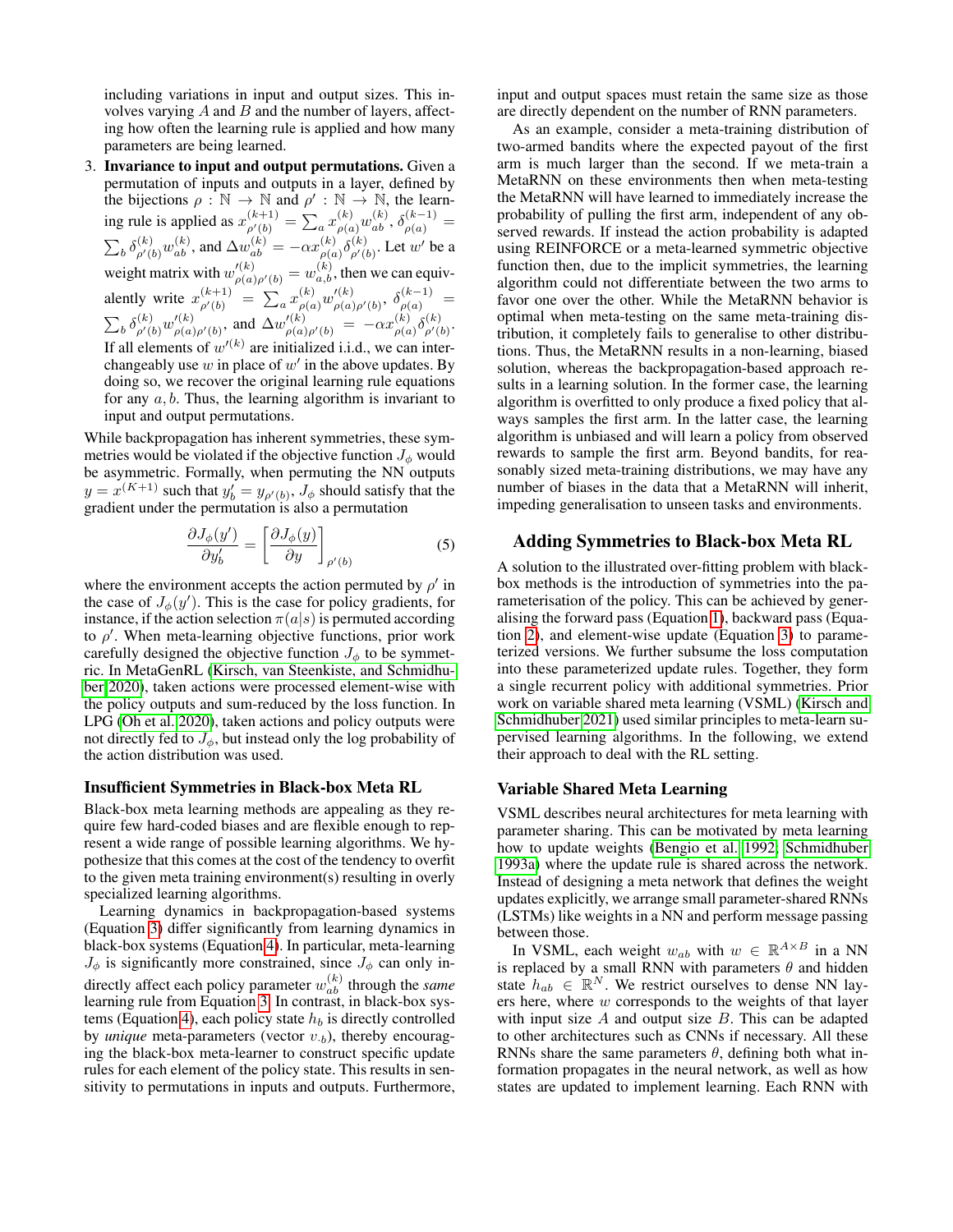state  $h_{ab}$  receives the analogue to the previous activation, here called the vectorized forward message  $\vec{m}_a \in \mathbb{R}^{\vec{M}}$ , and the backward message  $\overleftarrow{m}_b \in \mathbb{R}^{\overleftarrow{M}}$  for information flowing backwards in the network (asynchronously). The backward message may contain information relevant to credit assignment, but is not constrained to this. The RNN update equation (compare Equation [3](#page-1-0) and [4\)](#page-1-1) is then given by

<span id="page-3-0"></span>
$$
h_{ab}^{(k)} \leftarrow f_{\text{RNN}}(h_{ab}^{(k)}, \overrightarrow{m}_a^{(k)}, \overleftarrow{m}_b^{(k)})
$$
 (6)

for layer  $k$  where  $k \in \{1, ..., K\}$  and  $a$  $\{1, \ldots, A^{(k)}\}, b \in \{1, \ldots, B^{(k)}\}.$  Similarly, new forward messages are created by transforming the RNN states using a function  $f_{\overrightarrow{m}} : \mathbb{R}^N \to \mathbb{R}^{\overrightarrow{M}}$  (compare Equation [1\)](#page-1-2) such that

<span id="page-3-1"></span>
$$
\overrightarrow{m}_b^{(k+1)} = \sum_a f_{\overrightarrow{m}}(h_{ab}^{(k)})
$$
\n(7)

defines the new forward message for layer  $k + 1$  with  $b \in$  ${1, \ldots, B^{(k)} = A^{(k+1)}}$ . The backward message is given by  $f_{\overline{m}} : \mathbb{R}^N \to \mathbb{R}^{\overline{M}}$  (compare Equation [2\)](#page-1-3) such that

<span id="page-3-2"></span>
$$
\overleftarrow{m}_a^{(k-1)} = \sum_b f_{\overleftarrow{m}}(h_{ab}^{(k)})\tag{8}
$$

and  $a \in \{1, \ldots, A^{(k)} = B^{(k-1)}\}$ . For simplicity, we use  $\theta$ below to denote all of the VSML parameters, including those of the RNN and forward and backward message functions.

In the following, we derive a black-box meta reinforcement learner based on VSML (visualized in Figure [1\)](#page-1-4).

### RL Agent Inputs and Outputs

At each time step in the environment, the agent's inputs consist of the previously taken action  $a_{t-1}$ , current observation  $o_t$  and previous reward  $r_{t-1}$ . We feed  $r_{t-1}$  as an additional input to each RNN, the observation  $o_t \in \mathbb{R}^{A^{(1)}}$  to the first layer ( $\vec{m}_{1}^{(1)} := o_t$ ), and the action  $a_{t-1} \in \{0, 1\}^{B(K)}$  (onehot encoded) to the last layer  $(m_1^{(K)} := a_{t-1})$ . The index 1 refers to the first dimension of the  $\overrightarrow{M}$  or  $\overrightarrow{M}$ -dimensional message. We interpret the agent's output message  $y =$  $\overrightarrow{m}_{1}^{(K+1)}$  as the unnormalized logits of a categorical distribution over actions. While we focus on discrete actions only in our present experiments, this can be adapted for probabilistic or deterministic continuous control.

#### Architecture Recurrence and Reward Signal

Instead of using multiple layers  $(K > 1)$ , in this paper we use a single layer ( $K = 1$ ). In Equation [6,](#page-3-0) RNNs in the same layer can not coordinate directly as their messages are only passed to the next and previous layer. To give that single layer sufficient expressivity for the RL setting, we make it 'recurrent' by processing the layer's own messages  $\vec{m}_h^{(k+1)}$ b and  $\overleftarrow{m}_a^{(k-1)}$ . The network thus has two levels of recurrence: (1) Each RNN that corresponds to a weight of a standard NN and (2) messages that are generated according to Equation [7](#page-3-1) and [8](#page-3-2) and fed back into the same layer. Furthermore, each

<span id="page-3-4"></span>

Figure 2: In SymLA, the inner loop recurrently updates all RNN states  $h_{ab}(t)$  for agent steps  $t \in \{1, \ldots, L\}$  starting with randomly initialized states  $h_{ab}$ . Based on feedback  $r_t$ , RNN states can be used as memory for learning. The learning algorithm encoded in the RNN parameters  $\theta$  is updated in the outer loop by meta-training using ES.

RNN receives the current reward signal  $r_{t-1}$  as input. The update equation is given by

<span id="page-3-3"></span>
$$
h_{ab}^{(k)} \leftarrow f_{\text{RNN}}(h_{ab}^{(k)}, \underbrace{\overrightarrow{m}_{a}^{(k)}, \overleftarrow{m}_{b}^{(k)}, r_{t-1}}_{\text{environment inputs}}, \underbrace{\overrightarrow{m}_{b}^{(k+1)}, \overleftarrow{m}_{a}^{(k-1)}}_{\text{from previous step}})
$$
(9)

where  $a \in \{1, ..., A^{(k)}\}, b \in \{1, ..., B^{(k)}\}.$  As we only use a single layer,  $k = 1$ , we apply the update multiple times (multiple micro ticks) for each step in the environment. This can also be viewed as multiple layers with shared parameters, where parameters correspond to states  $h$ . For pseudo code, see Algorithm [1](#page-10-0) in the appendix.

## Symmetries in SymLA

By incorporating the above changes to inputs, outputs, and architecture, we arrive at a black-box meta RL method with symmetries, here represented by our proposed *symmetric learning agents* (SymLA). By construction, SymLA exhibits the same symmetries as those described in Section , despite not using the backpropagation algorithm.

- 1. Symmetric learning rule. The learning rule as defined by Equation [9](#page-3-3) is replicated across  $a \in \{1, \ldots, A\}$  and  $b \in \{1, \ldots, B\}$  with the same parameter  $\theta$ .
- 2. Flexible input, output, and architecture sizes. Changes in  $A$ ,  $B$ , and  $K$  correspond to input, output, and architecture size. This does not affect the number of metaparameters and therefore these quantities can also be varied at meta-test time.
- 3. Invariance to input and output permutations. When permuting messages using bijections  $\rho$  and  $\rho'$ , the state update becomes  $h_{ab}^{(k)} \leftarrow$  $f_{\mathrm{RNN}}(h_{ab}^{(k)}, \overrightarrow{m}_{\rho(a}^{(k)}))$  $\frac{\partial}{\partial \rho(a)}, \overleftarrow{m}^{(k)}_{\rho'(a)}$  $\phi'(b), r_{t-1}, \overrightarrow{m}_{\rho'(b)}^{(k+1)}$  $\frac{(k+1)}{\rho'(b)}, \overleftarrow{m}^{(k-1)}_{\rho(a)}$  $\binom{\kappa-1}{\rho(a)},$ and the message transformations are  $\vec{m}_{\rho'(b)}^{(k+1)}$  =  $\sum_a f_{\vec{m}}(h_{ab}^{(k)})$  and  $\overleftarrow{n}_{\rho(a)}^{(k-1)} = \sum_b f_{\vec{m}}(h_{ab}^{(k)})$ . Similar to backpropagation, when RNN states  $h_{ab}$  are initialized i.i.d., we can use  $h_{\rho(a),\rho'(b)}$  in place of  $h_{ab}$  to recover the original Equations [7,](#page-3-1) [8,](#page-3-2) [9.](#page-3-3)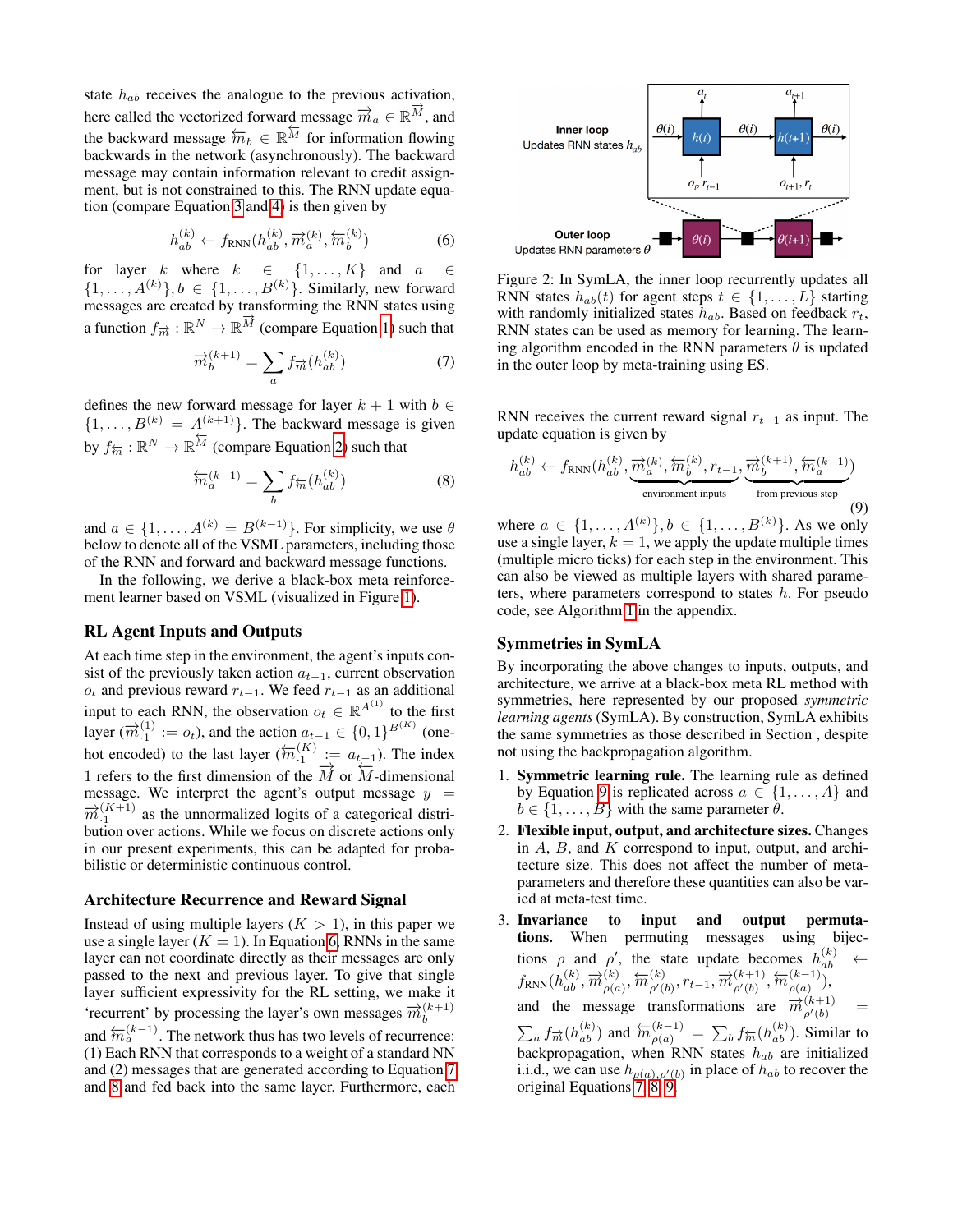#### Learning / Inner Loop

Learning corresponds to updating RNN states  $h_{ab}$  (see Figure [2\)](#page-3-4). This is the same as the MetaRNN [\(Wang et al. 2016;](#page-7-3) [Duan et al. 2016\)](#page-7-4) but with a more structured neural model. For fixed RNN parameters  $\theta$  which encode the learning algorithm, we randomly initialize all states  $h_{ab}$ . Next, the agent steps through the environment, updating  $h_{ab}$  in each step. If the environment is episodic with  $T$  steps, the agent is run for a lifetime of  $L \geq T$  steps with environment resets inbetween, carrying the agent state  $h_{ab}$  over.

#### Meta Learning / Outer Loop

Each outer loop step unrolls the inner loop for L environment steps to update  $\theta$ . The SymLA objective is to maximize the agent's lifetime sum of rewards, i.e.  $\sum_{t=1}^{L} r_t(\theta)$ . We optimize this objective using evolutionary strategies [\(Wierstra](#page-7-9) [et al. 2008;](#page-7-9) [Salimans et al. 2017\)](#page-7-10) by following the gradient

<span id="page-4-2"></span>
$$
\nabla_{\theta} \mathbb{E}_{\phi \sim \mathcal{N}(\phi|\theta, \Sigma)} [\mathbb{E}_{e \sim p(e)} [\sum_{t=1}^{L} r_t^{(e)}(\phi)]]. \tag{10}
$$

with some fixed diagonal covariance matrix  $\Sigma$  and environments  $e \sim p(e)$ . We chose evolution strategies due to its ability to optimize over long inner-loop horizons without memory constraints that occur due to backpropagationbased meta optimization. Furthermore, it was shown that meta-loss landscapes are difficult to navigate and the search distribution helps in smoothing those [\(Metz et al. 2019\)](#page-7-11).

## **Experiments**

Equipped with a symmetric black-box learner, we now investigate how its learning properties differ from a standard MetaRNN. Firstly, we learn to learn on bandits from [Wang](#page-7-3) [et al.](#page-7-3) [\(2016\)](#page-7-3) where the meta-training environments are similar to the meta-test environments. Secondly, we demonstrate generalisation to unseen action spaces, applying the learned algorithm to bandits with varying numbers of arms at metatest time—something that MetaRNNs are not capable of. Thirdly, we demonstrate how symmetries improve generalisation to unseen observation spaces by creating permutations of observations and actions in classic control benchmarks. Fourthly, we show how permutation invariance leads to generalisation to unseen tasks by learning about states and their associated rewards at meta-test time. Finally, we demonstrate how symmetries result in better learning algorithms for unseen environments, generalising from a grid world to CartPole. Hyper-parameters are in Appendix .

#### Learning to Learn on Similar Environments

We first compare SymLA and the MetaRNN on the twoarmed (dependent) bandit experiments from [Wang et al.](#page-7-3) [\(2016\)](#page-7-3) where there is no large variation in the meta-test environments. These consist of five different settings of varying difficulty that we use for meta-training and meta-testing (see Appendix ). There are no observations (no context), only two arms, and a meta-training distribution where each arm has the same marginal distribution of payouts. Thus, we expect the symmetries from SymLA to have no significant effect on performance. We meta-train for an agent lifetime of

<span id="page-4-0"></span>

Figure 3: We compare SymLA to a standard MetaRNN on a set of bandit benchmarks from [Wang et al.](#page-7-3) [\(2016\)](#page-7-3). We train (y-axis) and test (x-axis) on two-armed bandits of varying difficulties. We report expected cumulative regret across 3 meta-training and 100 meta-testing runs with 100 arm-pulls (smaller is better). We observe that SymLA tends to perform comparably to the MetaRNN.

<span id="page-4-1"></span>

Figure 4: We meta-train and meta-test SymLA on varying numbers of independent arms to measure generalisation performance on unseen configurations. We do this by adding or removing RNNs to accommodate the additional output units. The number of meta-parameters remains constant. We report expected cumulative regret across 3 meta-training and 100 meta-testing runs with 100 arm-pulls (smaller is better). Particularly relevant are the out-of-distribution scenarios (off-diagonal).

 $L = 100$  arm-pulls and report the expected cumulative regret at meta-test time in Figure [3.](#page-4-0) We meta-train on each of the five settings, and meta-test across all settings. The performance of the MetaRNN reproduces the average performance of [Wang et al.](#page-7-3) [\(2016\)](#page-7-3), here trained with ES instead of A2C. When using symmetries (as in SymLA), we recover a similar performance compared to the MetaRNN.

#### Generalisation to Unseen Action Spaces

In contrast to the MetaRNN, in SymLA we can vary the number of arms at meta-test time. The architecture of SymLA allows to change the network size arbitrarily by replicating existing RNNs, thus adding or removing arms at meta-test time while retaining the same meta-parameters from meta-training. In Figure [4](#page-4-1) we train on different numbers of arms and test on seen and unseen configurations. All arms are independently drawn from the uniform distribution  $p_i \sim U[0, 1]$ . We observe that SymLA works well within-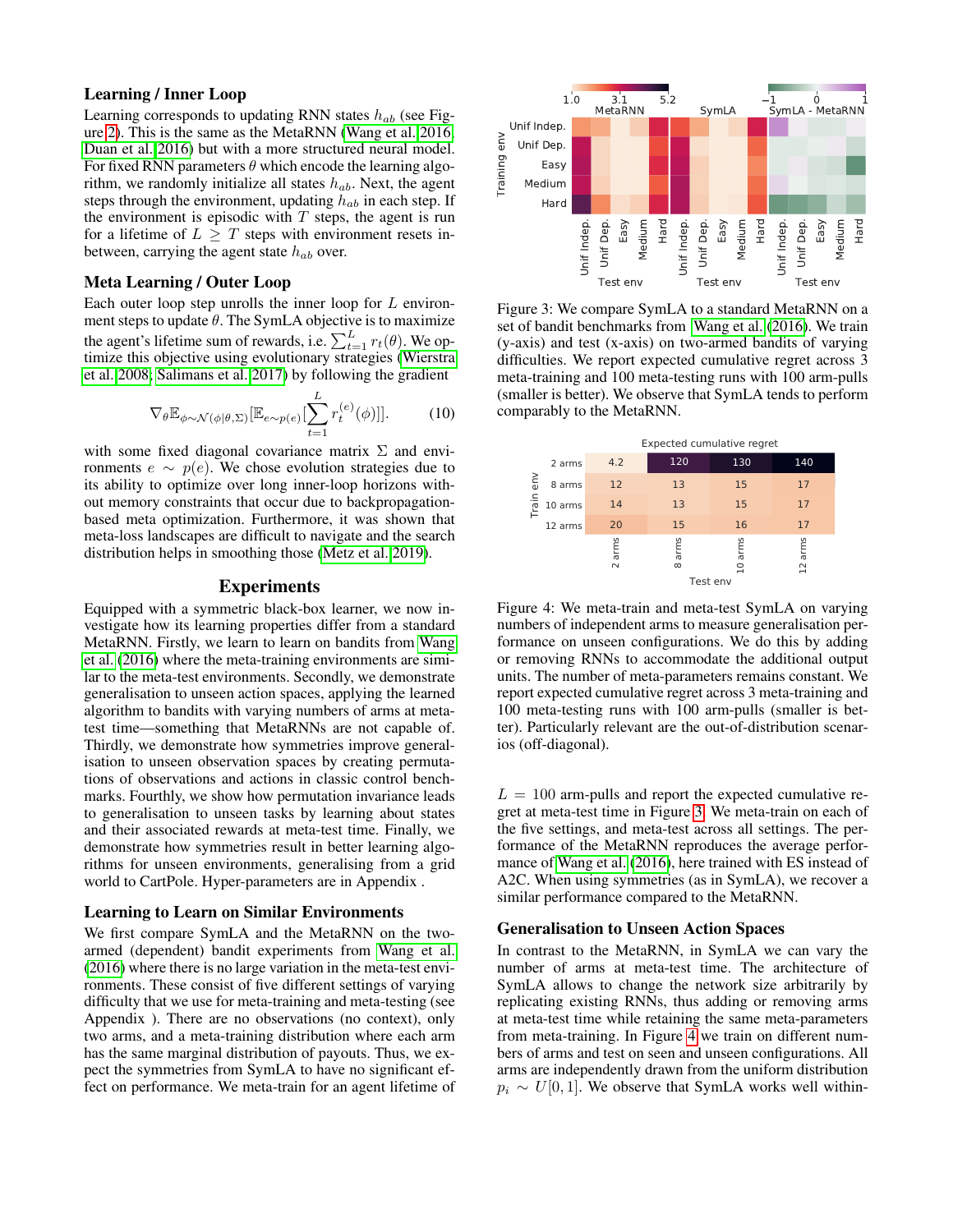<span id="page-5-0"></span>

Figure 5: SymLA's architecture is inherently permutation invariant. When meta-training on standard CartPole, Acrobot, and MountainCar, the performance of the MetaRNN and SymLA are comparable. We then meta-test with shuffled observations and actions. In this setting, SymLA still performs well as it has meta-learned to identify observations and actions at meta-test time. In contrast, the MetaRNN fails to do so. Standard deviations are over 3 meta-training and 100 meta-testing runs.

<span id="page-5-1"></span>

Figure 6: We extend the permutation invariant property to concepts - varying the rewards associated with different object types (+1 and -1) in a grid world environment (left). SymLA is forced to learn about the rewards of object types at meta-test time (starting at near zero reward and increasing the reward intake over time). When switching the rewards and running the same learner, the MetaRNN collects the wrong rewards, whereas SymLA still infers the correct relationships. Standard deviations are over 3 meta-training and 100 meta-testing runs.

øþ of arms (off-diagonal). We also observe that for two arms a distribution (diagonal) and generalises to unseen numbers more specialized solution can be discovered, impeding generalisation when only training on this configuration.

### Generalisation to Unseen Observation Spaces

In the next experiments we want to specifically analyze the permutation invariance created by our architecture. In the previous bandit environments, actions occurred in all permutations in the training distribution. In contrast, RL environments usually have some structure to their observations and actions. For example in CartPole the first observation is usually the pole angle and the first action describes moving to the left. Human-engineered learning algorithms are usually invariant to permutations and thus generalise to new problems with different structure. The same should apply for our black-box agent with symmetries.

We demonstrate this property in the classic control tasks *CartPole*, *Acrobot*, and *MountainCar*. We meta-train on each environment respectively with the original observation and action order. We then meta-test on either (1) the same configuration or (2) across a permuted version. The results are visualized in Figure [5.](#page-5-0) Due to the built-in symmetries, the performance does not degrade in the shuffled setting. Instead, our method quickly learns about the ordering of the relevant observations and actions at meta-test time. In comparison, the MetaRNN baseline fails on the permuted setting where it was not trained on, indicating over-specialization. Thus, symmetries help to generalise to observation permutations that were not encountered during meta training.

#### Generalisation to Unseen Tasks

The permutation invariance has further reaching consequences. It extends to learning about tasks at meta-test time. This enables generalisation to unseen tasks. We construct a grid world environment (see Figure [6\)](#page-5-1) with two object types: A trap and a heart. The agent and the two objects (one of each type) are randomly positioned every episode. Collecting the heart gives a reward of  $+1$ , whereas the trap gives -1. All other rewards are zero. The agent observes its own position and the position of both objects. The observation is constructed as an image with binary channels for the position and each object type.

When meta-training on this environment, at meta-test time we observe in Figure [6](#page-5-1) that the MetaRNN learns to directly collect hearts in each episode throughout its lifetime. This is due to having overfitted to the association of hearts with positive rewards. In comparison, SymLA starts with near-zero rewards and learns through interactions which actions need to be taken when receiving particular observations to collect the heart instead of the trap. With sufficient environment interactions  $L$  we would expect SymLA, if it implemented a general-purpose RL algorithm, to eventually (after sufficient learning) match the average reward per time of the MetaRNN in the non-shuffled grid world. Next, we swap the rewards of the trap and heart, i.e. the trap now gives a positive reward, whereas the heart gives a negative reward. This is equivalent to swapping the input channels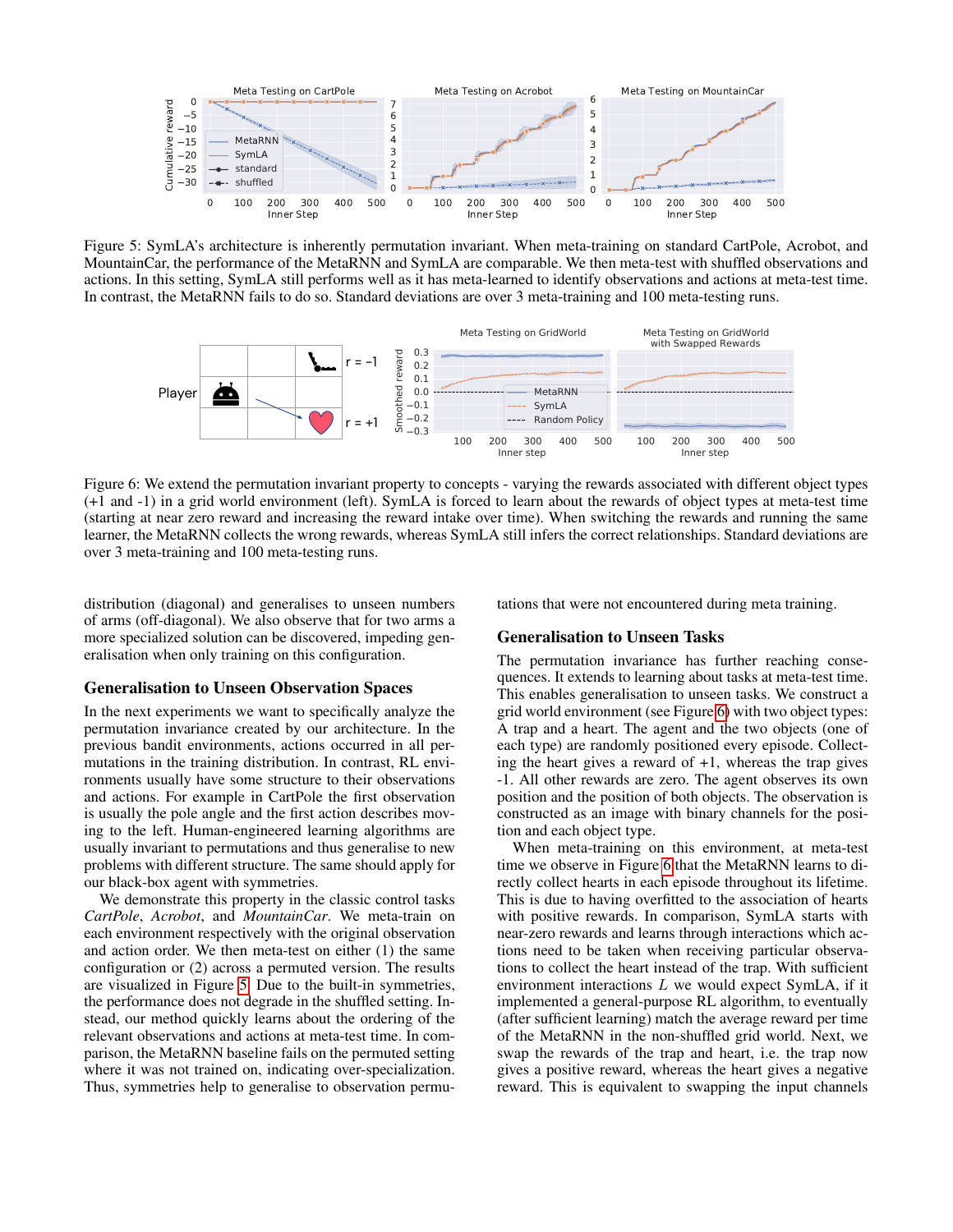<span id="page-6-0"></span>

Figure 7: Generalisation capabilities of SymLA from Grid-World to CartPole. We meta-train the learning algorithm on GridWorld. We then meta-test on GridWorld and CartPole and report standard error of the mean and mean rewards (100 seeds) relative to a random policy - this highlights the learning process. While SymLA generalises from GridWorld to CartPole, the MetaRNN does not.

corresponding to the heart and trap. We observe that SymLA still generalises, learning at meta-test time about observations and their associated rewards. In contrast, the MetaRNN now collects the wrong item, receiving negative rewards. These results show that black-box meta RL with symmetries discovers a more general update rule that is less specific to the training tasks than typical MetaRNNs.

#### Generalisation to Unseen Environments

We have demonstrated how permutation invariance can lead to increased generalisation. But can SymLA also generalise between entirely different environments? We show-case how meta-training on a grid world environment allows generalisation to CartPole. To simplify credit-assignment, we use a dense-reward grid world where the reward is proportional to the change in distance toward a target position. Both the target position, as well as the agent position are randomized. The agent observes its own position, all obstacles, and the target position as a binary image with multiple channels. In the CartPole environment the agent is rewarded for being as upright and centered as possible [\(Tunyasuvunakool et al.](#page-7-12) [2020\)](#page-7-12). Further, during meta-training, we randomly project observations linearly for each lifetime. This is necessary as in the grid world environment all observations are binary whereas the CartPole environment has continuously varying observations. This mismatch would inhibit generalisation. In Figure [7](#page-6-0) we demonstrate that meta-training with SymLA only on the GridWorld environment allows reusing the same meta-learned learning algorithm to the CartPole environment. In contrast, the MetaRNN does not exhibit such generalisation. This suggests that meta learning with symmetries has the potential to produce learning algorithms that generalize between significantly different environments.

## Related Work

Black-Box Meta RL Black-box meta RL can be implemented by policies that receive the reward signal as input [\(Schmidhuber 1993b\)](#page-7-6) and use memory to learn, such as recurrence in RNNs [\(Hochreiter, Younger, and Conwell](#page-7-13) [2001;](#page-7-13) [Wang et al. 2016;](#page-7-3) [Duan et al. 2016\)](#page-7-4). These approaches do not feature the symmetries discussed in this paper which leads to a tendency of overfitting.

Learned Learning Rules & Fast Weights In the supervised and reinforcement learning contexts, learned learning rules [\(Bengio et al. 1992\)](#page-7-7) or fast weights [\(Schmidhu](#page-7-14)[ber 1992,](#page-7-14) [1993a;](#page-7-8) [Miconi, Stanley, and Clune 2018;](#page-7-15) [Schlag,](#page-7-16) [Munkhdalai, and Schmidhuber 2021;](#page-7-16) [Najarro and Risi 2020\)](#page-7-17) describe (meta-)learned mechanisms (slow weights) that update fast weights to implement learning. This often involves outer-products and can be generalised to black-box meta learning with parameter sharing [\(Kirsch and Schmidhuber](#page-7-5) [2021\)](#page-7-5). None of these approaches feature all of the symmetries we discuss above to meta learn RL algorithms.

Backpropagation-based Meta RL Alternatives to blackbox meta RL include learning a weight initialization and adapting it with a human-engineered RL algorithm [\(Finn, Abbeel, and Levine 2017\)](#page-7-18), warping computed gradients [\(Flennerhag et al. 2020\)](#page-7-19), meta-learning hyperparameters [\(Sutton 1992;](#page-7-20) [Xu, van Hasselt, and Silver 2018\)](#page-8-0) or meta-learning objective functions corresponding to the learning algorithm [\(Houthooft et al. 2018;](#page-7-21) [Kirsch, van](#page-7-0) [Steenkiste, and Schmidhuber 2020;](#page-7-0) [Xu et al. 2020;](#page-7-22) [Oh et al.](#page-7-2) [2020;](#page-7-2) [Bechtle et al. 2021\)](#page-7-23).

Neural Network Symmetries Symmetries in neural networks have mainly been investigated to reflect the structure of the input data. This includes applications of convolutions [\(Fukushima 1979\)](#page-7-24), deep sets [\(Zaheer et al. 2017\)](#page-8-1), graph neural networks [\(Wu et al. 2020\)](#page-7-25), geometric deep learning [\(Bronstein et al. 2017\)](#page-7-26), or meta learning symmetries [\(Zhou, Knowles, and Finn 2021\)](#page-8-2). In contrast, our work focuses on the structure and symmetries of learning algorithms. While many meta learning algorithms exhibit symmetries [\(Bengio et al. 1992\)](#page-7-7), in particular backpropagationbased meta learning [\(Andrychowicz et al. 2016;](#page-7-27) [Finn,](#page-7-18) [Abbeel, and Levine 2017;](#page-7-18) [Flennerhag et al. 2020;](#page-7-19) [Kirsch,](#page-7-0) [van Steenkiste, and Schmidhuber 2020\)](#page-7-0), the effects of these symmetries have not been discussed in detail. In this work, we provide such a discussion and experimental investigation in the context of meta RL.

# Conclusion

In this work, we identified symmetries that exist in backpropagation-based methods for meta RL but are missing from black-box methods. We hypothesized that these symmetries lead to better generalisation of the resulting learning algorithms. To test this, we extended a black-box meta learning method [\(Kirsch and Schmidhuber 2021\)](#page-7-5) that exhibits these same symmetries to the meta RL setting. This resulted in SymLA, a flexible black-box meta RL algorithm that is less prone to over-fitting compared to MetaRNNs. We demonstrated generalisation to varying numbers of arms in bandit experiments (unseen action spaces), permuted observations and actions with no degradation in performance (unseen observation spaces), and observed the tendency of the meta-learned RL algorithm to learn about states and their associated rewards at meta-test time (unseen tasks). Finally, we showed that the discovered learning behavior also transfers between grid world and (unseen) classic control environments.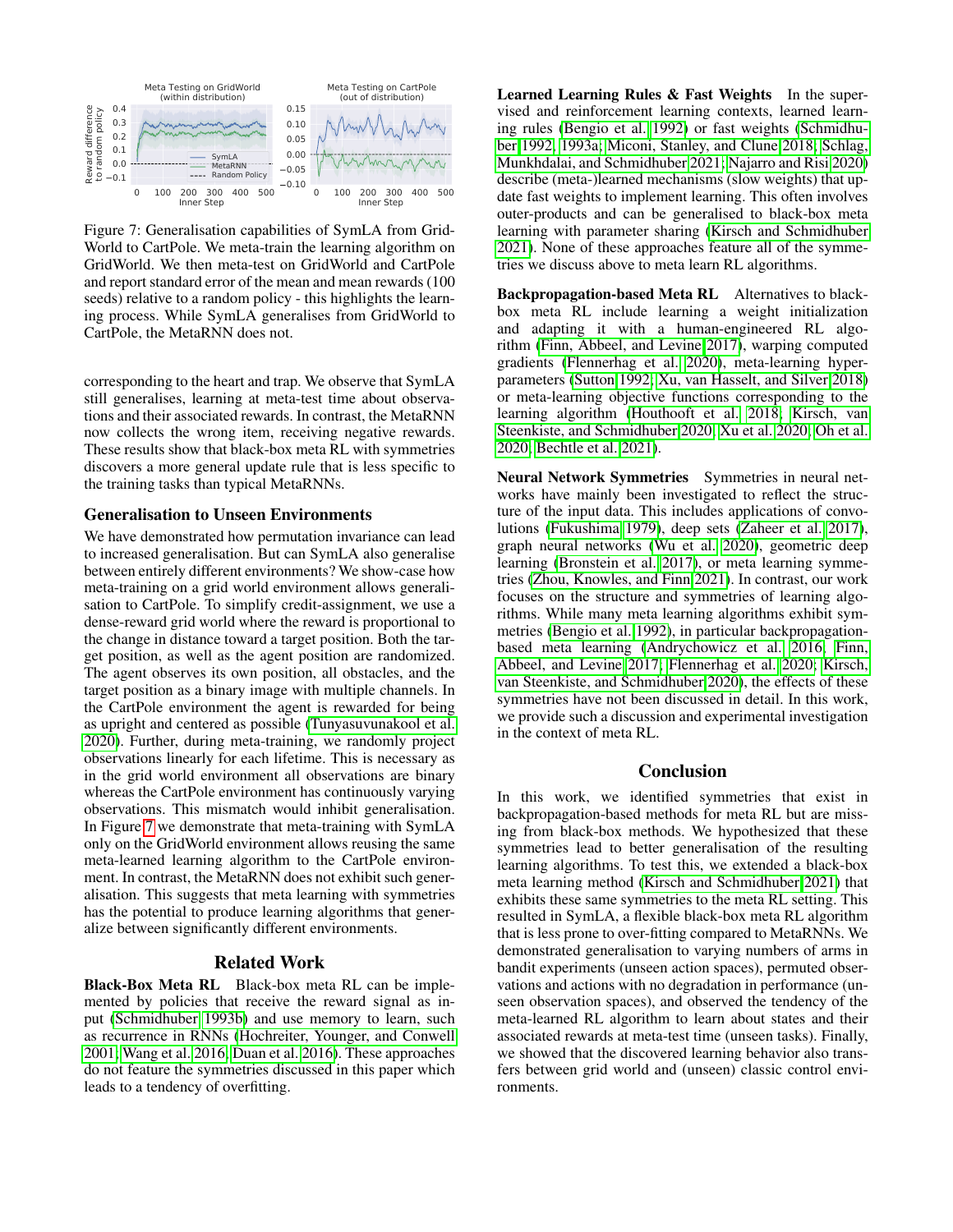# Acknowledgements

We thank Nando de Freitas, Razvan Pascanu, and Luisa Zintgraf for helpful comments. Funded by DeepMind.

## References

<span id="page-7-1"></span>Alet, F.; Schneider, M. F.; Lozano-Perez, T.; and Kaelbling, L. P. 2020. Meta-learning curiosity algorithms. In *International Conference on Learning Representations*.

<span id="page-7-27"></span>Andrychowicz, M.; Denil, M.; Gomez, S.; Hoffman, M. W.; Pfau, D.; Schaul, T.; Shillingford, B.; and De Freitas, N. 2016. Learning to learn by gradient descent by gradient descent. In *Advances in Neural Information Processing Systems*, 3981–3989.

<span id="page-7-23"></span>Bechtle, S.; Molchanov, A.; Chebotar, Y.; Grefenstette, E.; Righetti, L.; Sukhatme, G.; and Meier, F. 2021. Meta learning via learned loss. In *2020 25th International Conference on Pattern Recognition (ICPR)*, 4161–4168. IEEE.

<span id="page-7-7"></span>Bengio, S.; Bengio, Y.; Cloutier, J.; and Gecsei, J. 1992. On the optimization of a synaptic learning rule. In *Preprints Conf. Optimality in Artificial and Biological Neural Networks*, volume 2.

<span id="page-7-26"></span>Bronstein, M. M.; Bruna, J.; LeCun, Y.; Szlam, A.; and Vandergheynst, P. 2017. Geometric deep learning: going beyond euclidean data. *IEEE Signal Processing Magazine*, 34(4): 18–42.

<span id="page-7-4"></span>Duan, Y.; Schulman, J.; Chen, X.; Bartlett, P. L.; Sutskever, I.; and Abbeel, P. 2016.  $RL<sup>2</sup>$ : Fast reinforcement learning via slow reinforcement learning. *arXiv preprint arXiv:1611.02779*.

<span id="page-7-18"></span>Finn, C.; Abbeel, P.; and Levine, S. 2017. Model-agnostic meta-learning for fast adaptation of deep networks. In *International Conference on Machine Learning*, 1126–1135. PMLR.

<span id="page-7-19"></span>Flennerhag, S.; Rusu, A. A.; Pascanu, R.; Visin, F.; Yin, H.; and Hadsell, R. 2020. Meta-Learning with Warped Gradient Descent. In *International Conference on Learning Representations*.

<span id="page-7-24"></span>Fukushima, K. 1979. Neural network model for a mechanism of pattern recognition unaffected by shift in position-Neocognitron. *IEICE Technical Report, A*, 62(10): 658–665.

<span id="page-7-13"></span>Hochreiter, S.; Younger, A. S.; and Conwell, P. R. 2001. Learning to learn using gradient descent. In *International Conference on Artificial Neural Networks*, 87–94. Springer.

<span id="page-7-21"></span>Houthooft, R.; Chen, Y.; Isola, P.; Stadie, B.; Wolski, F.; Jonathan Ho, O.; and Abbeel, P. 2018. Evolved policy gradients. *Advances in Neural Information Processing Systems*, 31.

<span id="page-7-5"></span>Kirsch, L.; and Schmidhuber, J. 2021. Meta learning backpropagation and improving it. *Advances in Neural Information Processing Systems*, 34.

<span id="page-7-0"></span>Kirsch, L.; van Steenkiste, S.; and Schmidhuber, J. 2020. Improving Generalization in Meta Reinforcement Learning using Learned Objectives. In *International Conference on Learning Representations*.

<span id="page-7-11"></span>Metz, L.; Maheswaranathan, N.; Nixon, J.; Freeman, D.; and Sohl-Dickstein, J. 2019. Understanding and correcting pathologies in the training of learned optimizers. In *International Conference on Machine Learning*, 4556–4565. PMLR.

<span id="page-7-15"></span>Miconi, T.; Stanley, K.; and Clune, J. 2018. Differentiable plasticity: training plastic neural networks with backpropagation. In *International Conference on Machine Learning*, 3559–3568. PMLR.

<span id="page-7-17"></span>Najarro, E.; and Risi, S. 2020. Meta-learning through hebbian plasticity in random networks. *Advances in Neural Information Processing Systems*, 33: 20719–20731.

<span id="page-7-2"></span>Oh, J.; Hessel, M.; Czarnecki, W. M.; Xu, Z.; van Hasselt, H. P.; Singh, S.; and Silver, D. 2020. Discovering reinforcement learning algorithms. *Advances in Neural Information Processing Systems*, 33: 1060–1070.

<span id="page-7-10"></span>Salimans, T.; Ho, J.; Chen, X.; Sidor, S.; and Sutskever, I. 2017. Evolution strategies as a scalable alternative to reinforcement learning. *arXiv preprint arXiv:1703.03864*.

<span id="page-7-16"></span>Schlag, I.: Munkhdalai, T.: and Schmidhuber, J. 2021. Learning Associative Inference Using Fast Weight Memory. In *International Conference on Learning Representations*.

<span id="page-7-14"></span>Schmidhuber, J. 1992. Learning to control fast-weight memories: An alternative to dynamic recurrent networks. *Neural Computation*, 4(1): 131–139.

<span id="page-7-8"></span>Schmidhuber, J. 1993a. Reducing the ratio between learning complexity and number of time varying variables in fully recurrent nets. In *International Conference on Artificial Neural Networks*, 460–463. Springer.

<span id="page-7-6"></span>Schmidhuber, J. 1993b. A 'self-referential'weight matrix. In *International conference on artificial neural networks*, 446– 450. Springer.

<span id="page-7-20"></span>Sutton, R. S. 1992. Adapting bias by gradient descent: An incremental version of delta-bar-delta. In *AAAI*, 171–176. San Jose, CA.

<span id="page-7-12"></span>Tunyasuvunakool, S.; Muldal, A.; Doron, Y.; Liu, S.; Bohez, S.; Merel, J.; Erez, T.; Lillicrap, T.; Heess, N.; and Tassa, Y. 2020. dm control: Software and tasks for continuous control. *Software Impacts*, 6: 100022.

<span id="page-7-3"></span>Wang, J. X.; Kurth-Nelson, Z.; Tirumala, D.; Soyer, H.; Leibo, J. Z.; Munos, R.; Blundell, C.; Kumaran, D.; and Botvinick, M. 2016. Learning to reinforcement learn. *arXiv preprint arXiv:1611.05763*.

<span id="page-7-9"></span>Wierstra, D.; Schaul, T.; Peters, J.; and Schmidhuber, J. 2008. Natural evolution strategies. In *2008 IEEE Congress on Evolutionary Computation (IEEE World Congress on Computational Intelligence)*, 3381–3387. IEEE.

<span id="page-7-25"></span>Wu, Z.; Pan, S.; Chen, F.; Long, G.; Zhang, C.; and Philip, S. Y. 2020. A comprehensive survey on graph neural networks. *IEEE Transactions on Neural Networks and Learning Systems*, 32(1): 4–24.

<span id="page-7-22"></span>Xu, Z.; van Hasselt, H. P.; Hessel, M.; Oh, J.; Singh, S.; and Silver, D. 2020. Meta-Gradient Reinforcement Learning with an Objective Discovered Online. In Larochelle, H.; Ranzato, M.; Hadsell, R.; Balcan, M. F.; and Lin, H., eds., *Advances in Neural Information Processing Systems*, volume 33, 15254–15264. Curran Associates, Inc.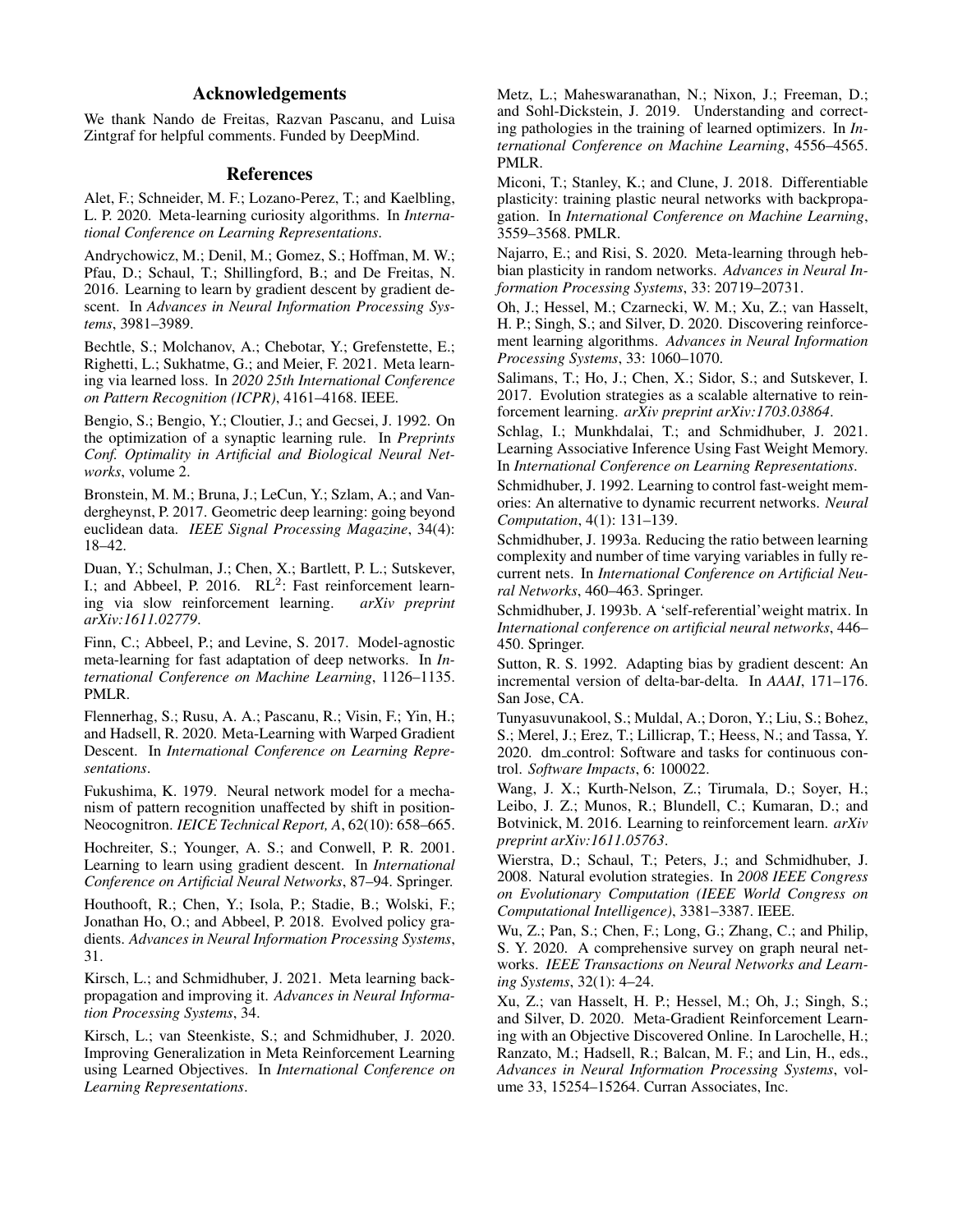<span id="page-8-0"></span>Xu, Z.; van Hasselt, H. P.; and Silver, D. 2018. Meta-Gradient Reinforcement Learning. In Bengio, S.; Wallach, H.; Larochelle, H.; Grauman, K.; Cesa-Bianchi, N.; and Garnett, R., eds., *Advances in Neural Information Processing Systems*, volume 31. Curran Associates, Inc.

<span id="page-8-1"></span>Zaheer, M.; Kottur, S.; Ravanbakhsh, S.; Poczos, B.; Salakhutdinov, R. R.; and Smola, A. J. 2017. Deep sets. *Advances in neural information processing systems*, 30.

<span id="page-8-2"></span>Zhou, A.; Knowles, T.; and Finn, C. 2021. Meta-learning Symmetries by Reparameterization. In *International Conference on Learning Representations*.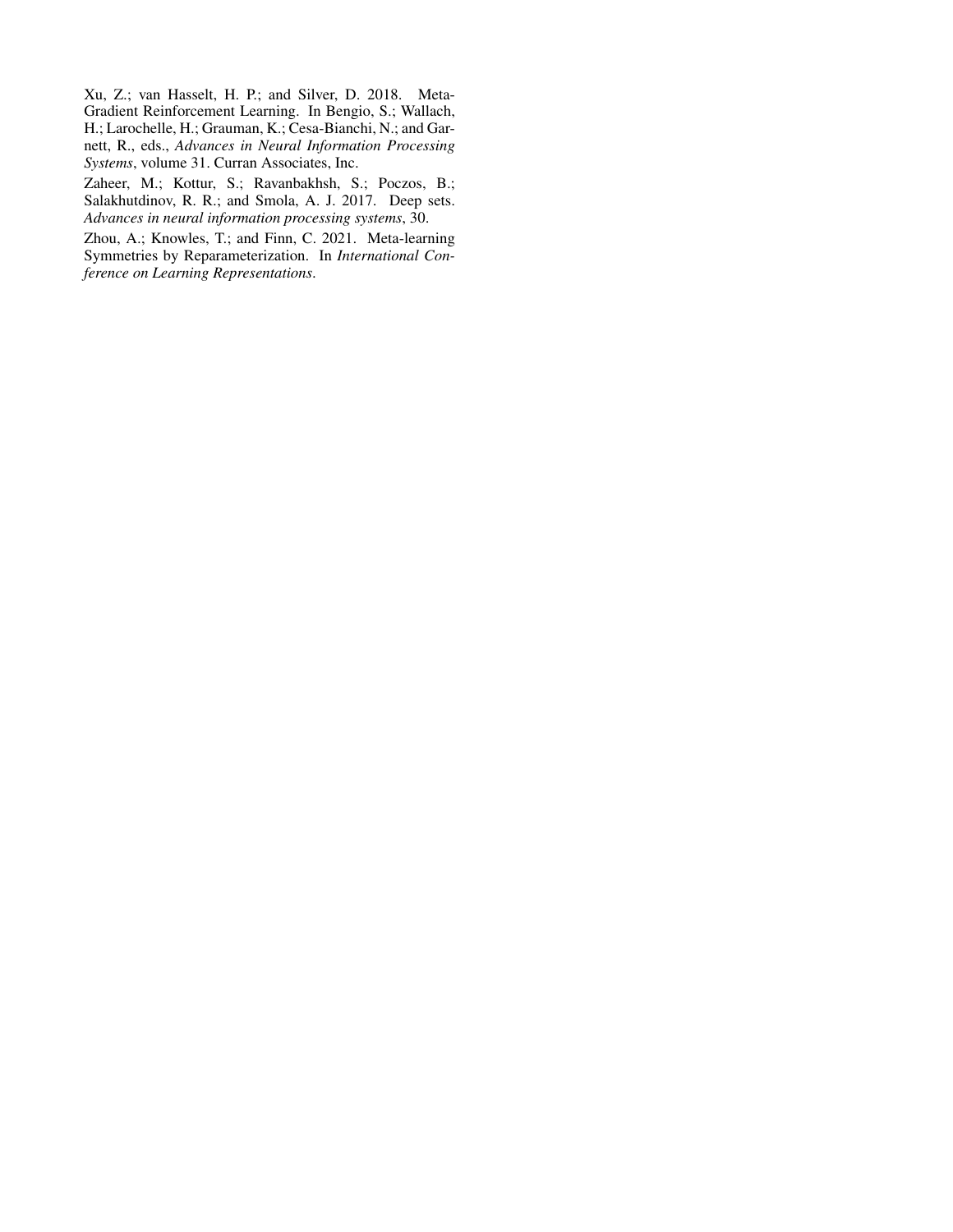## Bandits from [Wang et al.](#page-7-3) [\(2016\)](#page-7-3)

In our experiments, we use bandits of varying difficulty from [Wang et al.](#page-7-3) [\(2016\)](#page-7-3). Let  $p_1$  be the probability of the first arm for a payout of  $r = 1$ ,  $r = 0$  otherwise, and  $p_2$  the payout for the second arm. Then, we define the

- uniform independent bandit with  $p_1 \sim U[0, 1]$  and  $p_2 \sim$  $U[0, 1],$
- uniform dependent bandit with  $p_1 \sim U[0, 1]$  and  $p_2 =$  $1 - p_1$ ,
- easy dependent bandit with  $p_1 \sim U\{0.1, 0.9\}$  and  $p_2 =$  $1 - p_1$ ,
- medium dependent bandit with  $p_1 \sim U\{0.25, 0.75\}$  and  $p_2 = 1 - p_1$ ,
- hard dependent bandit with  $p_1 \sim U\{0.4, 0.6\}$  and  $p_2 =$  $1 - p_1$ .

## Hyper-parameters

## SymLA Architecture

We use a single recurrent layer,  $K = 1$ , with a message size of  $\overline{M} = 8$  and  $\overline{M} = 8$ . To produce the next state  $h_{ab}$ according to Equation [9,](#page-3-3) we use parameter-shared LSTMs with a hidden size of  $N = 16$  ( $N = 64$  for bandits to match [Wang et al.](#page-7-3) [\(2016\)](#page-7-3)) and run the recurrent cell for 2 micro ticks.

## Meta Learning / Outer Loop

We estimate gradients  $\nabla_{\theta}$  using evolutionary strategies [\(Sal](#page-7-10)[imans et al. 2017\)](#page-7-10) with 10 evaluations per population sample to estimate the fitness value (100 evaluations for bandits). Then, we apply those using Adam with a learning rate of  $\alpha = 0.01, \beta_1 = 0.9, \text{ and } \beta_2 = 0.999 \ (\alpha = 0.2 \text{ for ban-}$ dits). We use a fixed noise standard deviation of  $\sigma = 0.035$  $(\sigma = 0.2$  for bandits) and a population size of 512. Our inner loop has a length of  $L = 500$  ( $L = 100$  for bandits), concatenating multiple episodes. We meta-optimize for 4, 000 outer steps for bandit experiments, and 20, 000 otherwise.

## Generalisation to Unseen Environments

We apply a random linear transformation (Glorot normal) to environment observations, mapping those to a 16 dimensional vector.

## Scalability and complexity

The computational complexity of the inner loop (and meta testing) is  $O(N^2W)$  per environment step, where N is the hidden size of each RNN and  $W$  is the number of RNNs (number of parameters in a conventional neural network). N can generally be small, in most experiments  $N = 16$ (see Appendix ). Memory complexity is independent of the number of time-steps and is  $O(N^2 + NW + MS)$ , where  $M = 8$  is the message size and S denotes the number of messages. The computational complexity of meta training highly depends on the chosen meta-optimizer. With ES, each outer optimization step has a complexity of  $O(N^2WLPE)$ , where  $L = 500$  is the length of the evaluated lifetime,  $P =$ 512 is the size of the particle population (within range of

the ES literature), and E is the number of evaluations per particle to estimate the average reward. Memory complexity is generally low for gradient-free optimization such as ES; for meta-training it is  $O(N^2+NW+MS)$ , if the population is evaluated in sequence. Compared to the MetaRNN  $(RL<sup>2</sup>)$ , SymLA is slower by a factor of  $N^2$  (here  $N = 16$ ) in both meta training and testing if the number of RNNs is chosen to equal the MetaRNN's parameters. In practice, the RNNs also increase the capacity such that fewer RNNs may also be sufficient.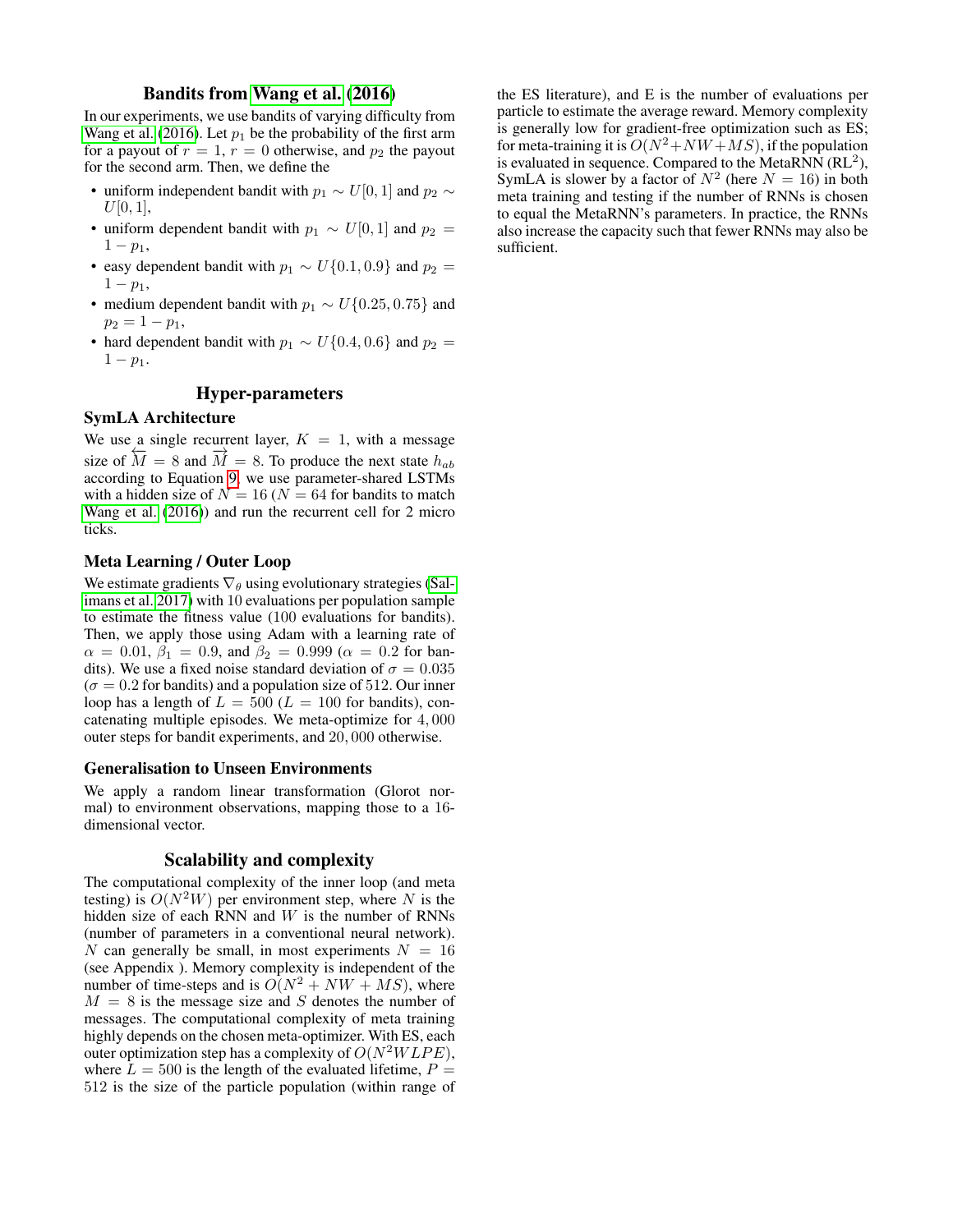Table 1: A comparison between fixed reinforcement learning algorithms (REINFORCE), backpropagation-based meta RL (MAML, MetaGenRL, LPG), black-box (MetaRNN), and our black-box method with symmetries (SymLA).  $\pi_\theta^{(s)}$  $\theta^{(s)}$  denotes a *stationary* policy that is updated at fixed intervals by backpropagation.

|                                  | <b>REINFORCE</b>     | MetaGenRL / LPG              | <b>MAML</b>         | MetaRNN        | SymLA (ours)              |
|----------------------------------|----------------------|------------------------------|---------------------|----------------|---------------------------|
| Meta variables                   |                      |                              | Initial $\theta_0$  |                |                           |
| Learned variables                |                      |                              |                     | RNN state $h$  | RNN states $h_{ab}^{(k)}$ |
| Learning algorithm               | fixed loss func $L$  | learned loss func $L_{\phi}$ | fixed loss func $L$ | $\pi_{\theta}$ | $\pi_{\theta}$            |
|                                  | + Backprop           | + Backprop                   | + Backprop          |                |                           |
| Policy                           | $\pi_{\theta}^{(s)}$ | $\pi_{\theta}^{(s)}$         | $\pi_{\mu}^{(s)}$   | $\pi_{\theta}$ | $\pi_{\theta}$            |
| Black-box                        |                      |                              |                     |                |                           |
| Symmetries in learning algorithm |                      |                              |                     |                |                           |

## <span id="page-10-0"></span>Algorithm 1: SymLA meta training

**Require:** Distribution over RL environment(s)  $p(e)$  $\theta \leftarrow$  initialize LSTM parameters while meta loss has not converged do  $\triangleright$  Outer loop in parallel over envs  $e \sim p(e)$  and samples  $\phi \sim \mathbb{N}(\phi|\theta, \Sigma)$  ${h_{ab}} \leftarrow$  initialize LSTM states  $\forall a, b$  $o_1 \sim p(o_1)$  > Initialize environment e **for**  $t \in \{1, ..., L\}$  **do**  $\triangleright$  Inner loop over lifetime in environment e  $h_{ab} \leftarrow f_{\text{LSTM}}(h_{ab}, o_{t,a}, a_{t-1,b}, r_{t-1}, \overrightarrow{m}_b, \overleftarrow{m}_a) \quad \forall a, b$ b Equation [9](#page-3-3)  $\frac{m_b}{m_b} \leftarrow \sum_a f_{\overrightarrow{m}}(h_{ab}) \quad \forall b$ <br>  $\overline{m}_a \leftarrow \sum_b f_{\overrightarrow{m}}(h_{ab}) \quad \forall a$ <br>  $y \leftarrow \overline{m}_{.1}$   $\triangleright$  Create backward messages<br>  $\overline{m}_b \leftarrow \sum_b f_{\overrightarrow{m}}(h_{ab}) \quad \forall a$ <br>  $\downarrow \rightarrow$  Read out action f←−m(hab) ∀a . Create backward messages  $a_t \sim p(a_t; y)$  > Sample action from distribution parameterized by y Send action  $a_t$  to environment e, observe  $o_{t+1}$  and  $r_t$  $\theta \leftarrow \theta + \alpha \nabla_\theta \mathbb{E}_{\phi \sim \mathcal{N}(\phi|\theta, \Sigma)}[\mathbb{E}_{e \sim p(e)}[\sum_{t=1}^{L} r_t^{(e)}]$  $\triangleright$  Update  $\theta$  using evolution strategies (Equation [10\)](#page-4-2)

return lstm\_state, fwd\_msg, bwd\_msg

# Code snippet

```
import haiku as hk
import jax
import jax.numpy as jnp
import numpy as np
import optax
class SymlaLayer(hk.Module):
  def __init__(self, input_size: int, output_size: int,
      msg_size: int, hidden_size: int, micro_ticks: int):
    super() . _init ()
    self.input size = input size
     self.output_size = output_size
self.micro_ticks = micro_ticks
    self._lstm = hk.LSTM(hidden_size)
     self._fwd_messenger = hk.Linear(msg_size)<br>self._bwd_messenger = hk.Linear(msg_size)<br>self._tick = hk.vmap(hk.vmap(self._tick, (0, None, 0,
      None)), (0, 0, None, None))
  def _tick(self, lstm_state: hk.LSTMState, fwd_msg:
     jnp.ndarray, bwd_msg: jnp.ndarray, aux: jnp.ndarray):<br>inp = jnp.concatenate([fwd_msq, bwd_msq, aux])
    out, lstm_state = self._lstm(inp, lstm_state)
    return out, lstm_state
  def create_state(self):
    lstm_state_shape = (2, self.input_size, self.output_size,
      self._lstm.hidden_size)
     lstm_state = jnp.zeros(lstm_state_shape)
lstm_state = hk.LSTMState(hidden=lstm_state[0],
      cell=lstm_state[1])
    fwd_msg_shape = (self.output_size,
      self._fwd_messenger.output_size)
    fwd_msg = jnp.zeros(fwd_msg_shape)
    bwd_msg_shape = (self.input_size,
     self._bwd_messenger.output_size)
bwd_msg = jnp.zeros(bwd_msg_shape)
                                                                                        def call (self, state, inp: jnp.ndarray, inp_end:
                                                                                            jnp.ndarray, aux: jnp.ndarray):
                                                                                         lstm_state, fwd_msg, bwd_msg = state
                                                                                          # Update state
                                                                                          in_fwd_msg = jnp.concatenate([bwd_msg, inp[:, None]],
                                                                                            axis=-1)in_bwd_msg = jnp.concatenate([fwd_msg, inp_end[:, None]],
                                                                                           axis=-1)
                                                                                          for _ in range(self.micro_ticks):
                                                                                            out, lstm_state = self._tick(lstm_state, in_fwd_msg,
                                                                                           in_bwd_msg, aux)
                                                                                          # Update forward messages
                                                                                          out_fwd_msg = self._fwd_messenger(out).mean(axis=0)
# Update backward messages
                                                                                         out_bwd_msg = self._bwd_messenger(out).mean(axis=1)
                                                                                          # Read out logits for action
                                                                                          logits = out_fwd_msg[:, 0]return logits, (lstm_state, out_fwd_msg, out_bwd_msg)
                                                                                     class SymlaModel(hk.Module):
                                                                                       def __init__(self):
                                                                                          super() . _init ()
                                                                                          self._layer = SymlaLayer(...)
                                                                                       def __call__(self, env, env_state):
                                                                                         prev_action = jnp.zeros(env.action_shape)
                                                                                          state = self._layer.create_state()
                                                                                         rng_ticks =
                                                                                           jnp.array(hk.next_rng_keys(env.meta_episode_length))
                                                                                         def scan_tick(carry, rng_tick):
                                                                                            env_state, state, prev_action = carry
                                                                                            rng_tick, rng_action = jax.random.split(rng_tick)
                                                                                            # Obtain signals from environment
```